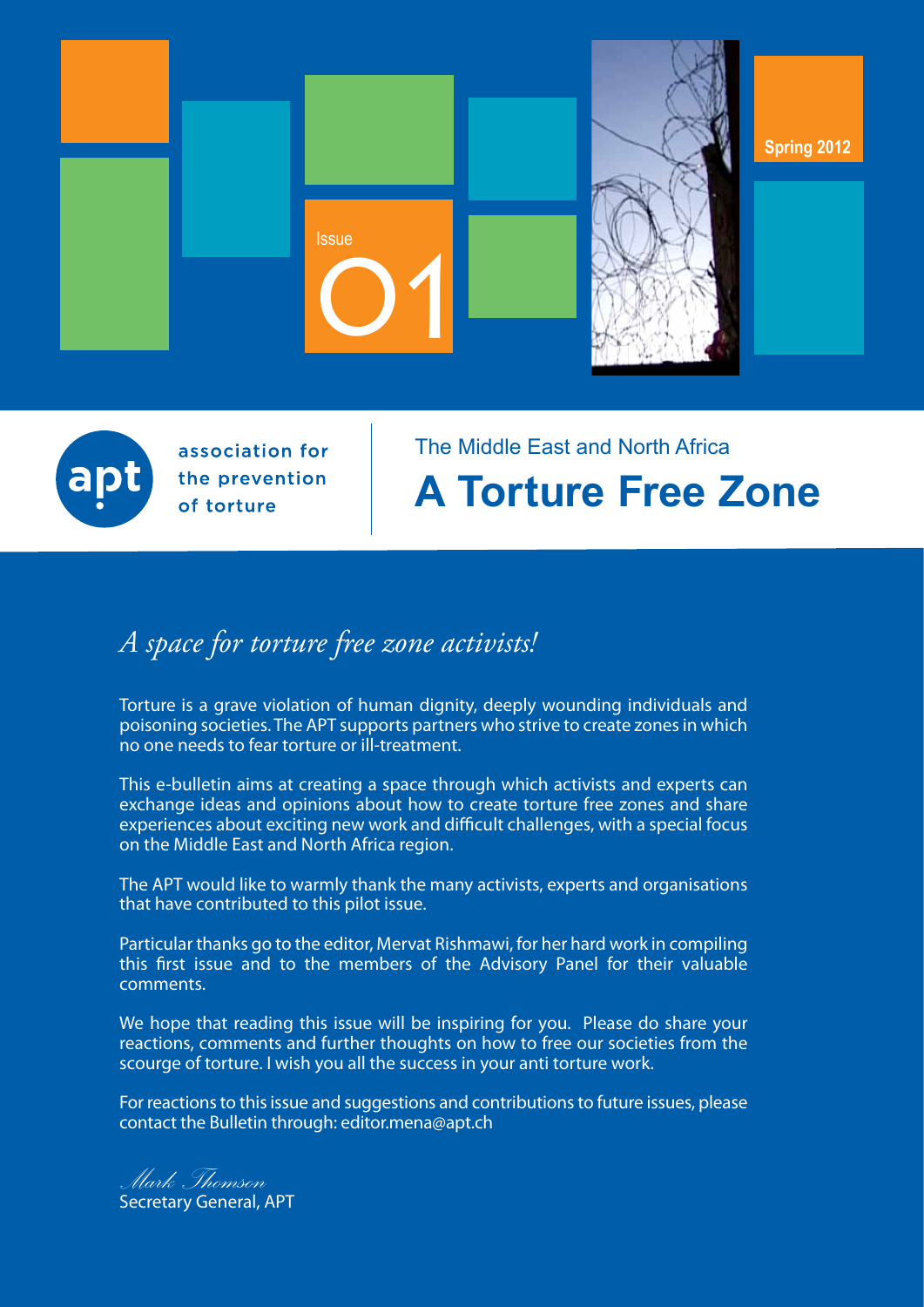# **Table of Contents Editorial Editorial** Mervat Rishmawi, *Editor*

# **Editorial** 2

# Never Again!

The fight against torture and ill-treatment in the Middle East and North Africa

### **[1. Opinion Pieces](#page-3-0)**

[The ECtHR judgment in Abu Qatada v. UK](#page-3-0) 4

[A Police Code of Conduct in Lebanon](#page-5-0) 6

[The need for dedicated anti-torture](#page-6-0)  [legislation in Jordan](#page-6-0)

### **[2. Recent Updates](#page-8-0)**

| UN Recognises the Vital Role of Legal Aid                                                                                                              | 9  |
|--------------------------------------------------------------------------------------------------------------------------------------------------------|----|
| Standard Minimum Rules on the Treatment<br>of Prisoners: Time for revision?                                                                            | 9  |
| Thematic focus of the report of the UN Special<br>Rapporteur on Torture on Commissions<br>of Inquiry                                                   | 10 |
| The UN Human Rights Council appoints a new<br>Special Rapporteur on the promotion of truth,<br>justice, reparation and quarantees<br>of non-recurrence | 10 |
| 3. From the Field                                                                                                                                      |    |
| Towards a National Action Plan to Prevent<br>and Abolish Torture in Tunisia                                                                            | 11 |
| North Africa is opening up to transparency<br>in places of deprivation of liberty                                                                      | 12 |

[Will the Lebanese parliament pass the law](#page-12-0)  [establishing a National Torture Prevention](#page-12-0)  [Committee?](#page-12-0) 13

### **[4. Questions & Answers](#page-13-0)**

| Is a slap in the face torture?             | 14 |
|--------------------------------------------|----|
| Can solitary confinement amount to torture |    |
| or ill-treatment?                          | 15 |

### **Disclaimer**

The articles published in this Electronic Bulletin reflect the views of the contributors alone and not necessarily those of the APT, the editor and the members of the advisory panel."

© Copyright of each article lies with its respective author. The full articles or extracts of them may be reproduced by any method without fee for advocacy, campaigning and teaching purposes, but not for sale. When using the texts, please attribute the relevant person or organisation as the author.

# **Never Again!**

# **The fight against torture and ill-treatment in the Middle East and North Africa**

The events of the last year which have rocked many parts of the Middle East and North Africa have been momentous for all of us working on human rights in the region. What is referred to collectively as the "Arab Spring" has shown how systematic human rights violations, including torture and other forms of ill-treatment, will never be tolerated no matter how long time passes and



how brutal the methods of repression are.

The preamble of the Universal Declaration of Human Rights (UDHR) proclaims that "[w]hereas it is essential, if man is not to be compelled to have recourse, as a last resort, to rebellion against tyranny and oppression, that human rights should be protected by the rule of law". Indeed, as predicted by the UDHR over 64 years ago, systematic human rights violations, including torture and ill-treatment, were widely and systematically used as tools of oppression and tyranny by the regimes and therefore lie, in addition to desire for political, economic and social reform, at the heart of the causes of the revolutions against them. People were driven to take to the streets in protest not only to demand better standards of living, but essentially to be treated with dignity.

Important changes have been achieved in some countries. Yet, in others, massive violations still continue. One important message shared in the revolutions and demands for reform is "never again"! Never again must these violations be allowed to happen. Therefore, next steps must focus on creating mechanisms both for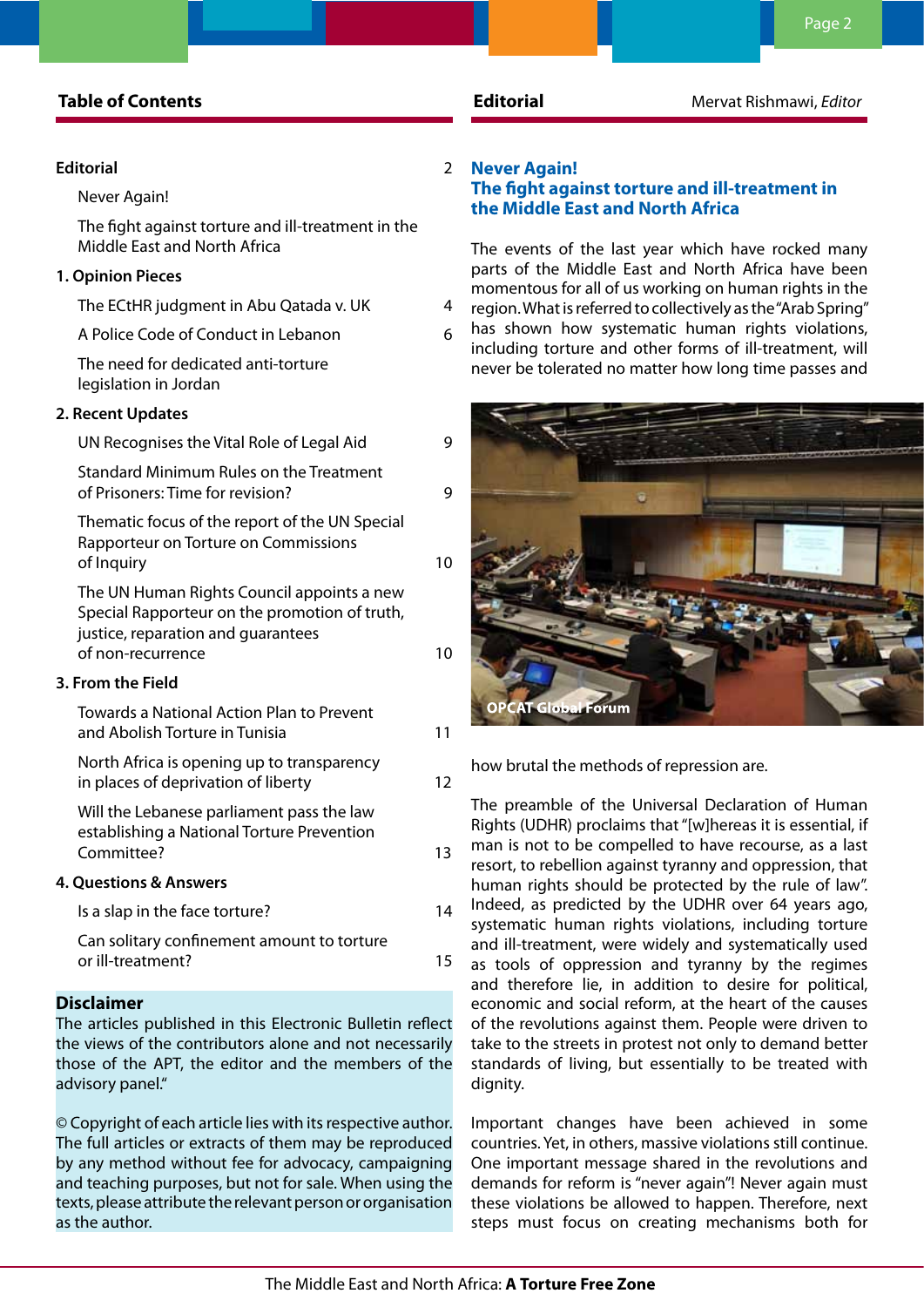dealing with the violations of the past and holding those responsible to account, and to ensure that such violations do not happen again.

At the same time as such major changes were happening, the Association for the Prevention of Torture (APT) held on 10-11 November 2011 a Global Forum to mark the fifth anniversary of the entry into force of the Optional Protocol to the UN Convention against Torture (OPCAT). The Forum was a unique occasion which for the first time brought together all OPCAT States Parties, National Preventive Mechanisms and the Subcommittee on Prevention of Torture, to take stock on the implementation of the OPCAT. The Forum considered how OPCAT is innovative in the way that it has combined and built on elements of existing treaties providing for independent visits to places of detention. The Global Forum reached agreement that torture prevention requires a holistic and long-term approach that seeks to reduce the risks of torture occurring in the future. To achieve that, torture prevention requires an inclusive approach. This means not just engaging with wider spectrum of actors including judges, parliamentarians, medical doctors, staff working in places of detention and former persons deprived of liberty, but also ensuring that the issues of vulnerable groups are mainstreamed into preventive work.

The discussion at the Forum on the Middle East and North Africa, including by a number of participants from the region, highlighted that combating torture and other forms of cruel, inhuman, or degrading treatment or punishment requires a broad approach: not just prohibiting, criminalising, investigating and punishing violations but preventing them before they occur. We all felt that torture prevention is key to ensuring that we stop violations before they happen. Our resolve was that everything must be done to ensure that violations do not take place systematically and on such a widespread scale as before.

Our recent experience in the Middle East and North Africa shows that political, social and economic stability cannot be achieved without addressing human rights violations. Indeed, prevention of torture and other forms of ill-treatment becomes not only necessary to ensure respect for human rights, but is also cost effective in saving vital human and material resources. The message is clear: no to impunity for past violations, and yes to prevention to stop future abuses.

The Global Forum gave many of us working in the region the chance to exchange ideas with each other and with international colleagues and to learn from comparative experiences. In so doing we appreciated the unique value of such an opportunity and the chance it gave us to explore ways to foster our future cooperation in the fight against torture and ill-treatment.

The idea of this Electronic Bulletin was therefore born. It is created by the APT as a space through which activists and experts can exchange ideas and opinions, share information about exciting work and techniques, stay informed of important recent developments, and discuss questions and get information on matters which enable them to do their work.

While this pilot issue of the Bulletin has been produced specifically with the aim of fostering our work in the Middle East and North Africa region, it is hoped that its contributions can be equally useful for other parts of the world. It has been developed with the generous support of many activists, experts, and organisations.

This Electronic Bulletin has four major sections: firstly, a section which contains analytical 'Opinion Pieces' on a



number of themes; another sharing information 'From the Field' of successful work and techniques on the fight against torture and ill-treatment; a third section including information on 'Recent Developments' on the UN and regional mechanisms; and a final section which includes selected 'Questions and Answers' on issues of pertinent importance to the work of activists and which may contribute to developing and strengthening our fight against torture and ill-treatment.

 It is our hope that the Bulletin will become an important space of exchanging information, ideas, analyses, and opinions -not only a reactive tool, but a space for proactive and pre-emptive work. It will rely on the contributions of activists, experts and organisations committed towards fighting torture and other forms of ill-treatment.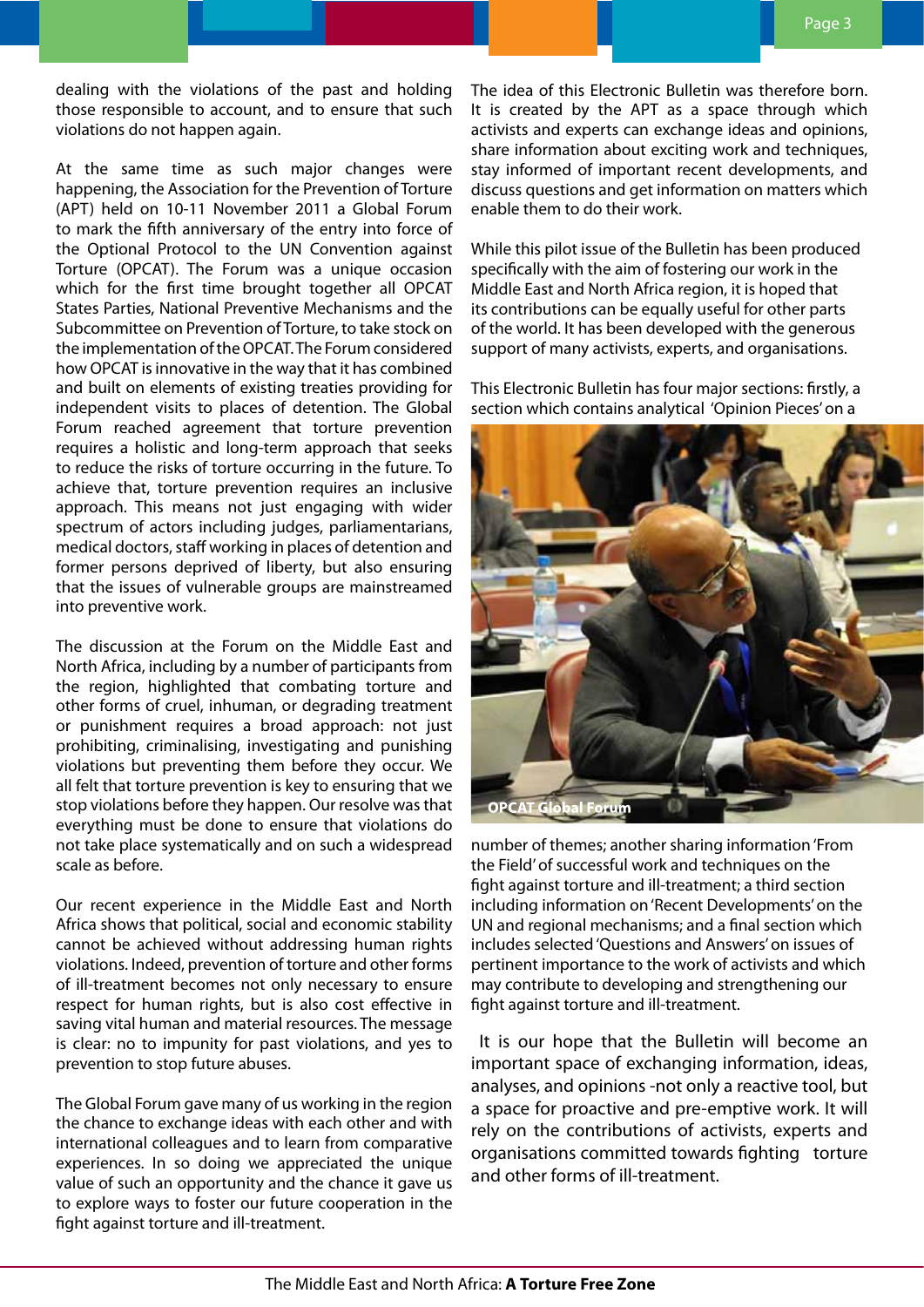# <span id="page-3-0"></span>**1. Opinion Pieces**

### **Opinion on: The ECtHR judgment in Abu Qatada v. UK**

# Manfred NowakFormer *UN Special Rapporteur on Torture*

On 17 January 2012, the European Court of Human Rights delivered the long awaited judgment in the case of Omar Othman (Abu Qatada) v. UK. It concerns the question whether Abu Qatada, a well-known radical Jordanian Islamist, who had been sentenced in absentia in 1999 in Jordan for terrorist-related charges to life imprisonment with hard labour after having been granted asylum in the United Kingdom, and who has been considered as a threat to British national security for many years, may be extradited to Jordan on the basis of diplomatic assurances by Jordan to the effect that he will not be subjected to torture upon return. The outcome of the Strasbourg judges came as a surprise to many of us: The seven judges ruled that the Memorandum of Understanding (MoU) signed on 10 August 2005 between the Governments of the UK and Jordan contained enough assurances that Abu Qatada's forcible return to Jordan would no longer expose him to a real risk of torture or other forms of ill-treatment contrary to Article 3 of the European Convention on Human Rights (§205). At the same time, the judges found, however, that his deportation would be in violation of Article 6 of the ECHR because there was a real risk of a flagrant denial of justice, meaning that the State Security Court in Jordan would "try him in breach of one of the most fundamental norms of international criminal justice, the prohibition of the use of evidence obtained by torture" (§s 285 and 287).

The principle of non-refoulement, as we know it from Article 33 of the Geneva Refugee Convention 1951 and of Article 3 of the UN Convention against Torture 1984, is not explicitly mentioned in the ECHR. But the European Court of Human Rights, in constant jurisprudence since its 1989 landmark judgment in Soering v. UK, holds that States parties to the Convention may also violate the Convention if they expel, extradite or in any other way forcibly return a person to another country (within or outside Europe) where he or she faces a real risk of a serious violation of any of the Convention's human rights. In reality, the principle of non-refoulement was, however, only applied by the Court and similar bodies, such as the UN Human Rights Committee monitoring compliance with the International Covenant on Civil and Political Rights, in relation to the prohibition of torture, cruel, inhuman or degrading treatment or punishment, and to the death penalty. But in Soering, the Court has already stated that an issue of non-refoulement might exceptionally be raised under Article 6 ECHR by

an expulsion or extradition decision in circumstances where the fugitive had suffered or risked suffering a "flagrant denial of justice" in the requesting country. Nevertheless, in the 22 years since the Soering judgment, the Court has never found that an expulsion would be in violation of the right to fair trial in Article 6 (see §260). Therefore, in this sense, the Abu Qatada decision can be regarded as another landmark judgment further developing the principle of non-refoulement. The evidence in the present case was indeed overwhelming. Abu Qatada had been already sentenced in absentia by the Jordanian State Security Court in two trials (1999 and 2000) on the basis of statements by his co-defendants, Abdul Nasser Al-Hamasher and Abu Hawsher, which were clearly extracted by brutal torture, notably falanga, applied to them by the notorious Jordanian General Intelligence Directorate (GID) in Amman. On the basis of extensive evidence in relation to the torture practices of the GID and its close cooperation with the State Security Court, which regularly bases its judgments on evidence extracted by torture in the GID, the European Court found that Abu Qatada has met the high burden of proof required to demonstrate a real risk of a flagrant denial of justice when re-tried after his forcible return to Jordan.



In relation to the question of diplomatic assurances, the judgment is, however, disappointing. It is true that the Court has never ruled out before that diplomatic assurances with proper monitoring could, in principle, reduce the risk of torture to an extent that the deportation would no longer constitute a serious risk of torture in the receiving country (§193). On the other hand, many NGOs and experts, including the UN High Commissioner for Human Rights, the Council of Europe Commissioner for Human Rights and myself in the function as former UN Special Rapporteur on Torture, consider diplomatic assurances by States which are well-known for their practice of torture, as nothing but attempts to undermine the absolute prohibition of torture and the principle of non-refoulement. Why should a State party to the UN Convention against Torture, such as Jordan, which in gross violation of its international treaty and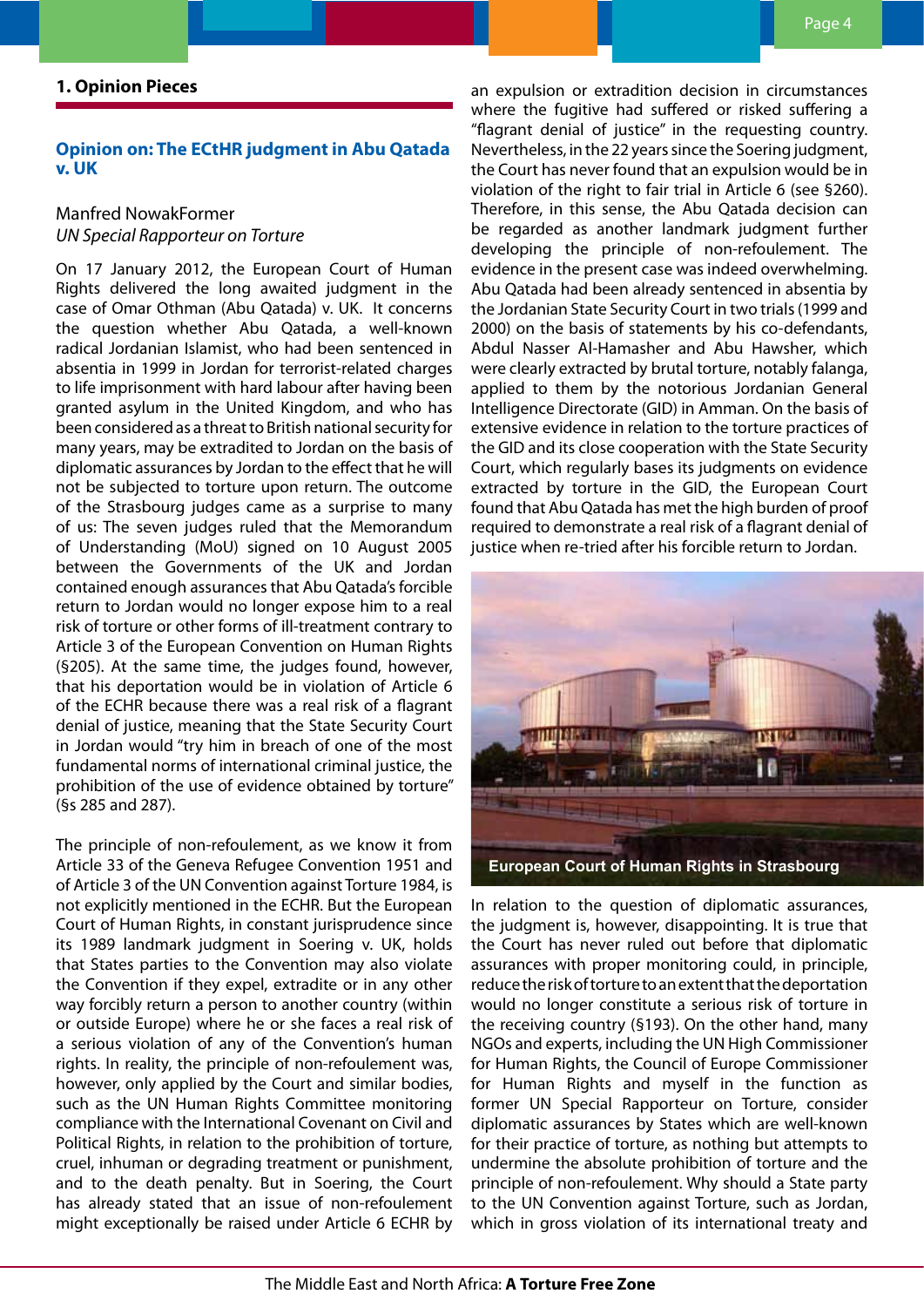customary law obligations, resorts to widespread and routine torture, all of a sudden stop its torture practices only because the UK, which has a vital interest in deporting Abu Qatada, requests it to make an exception in this particular case? In my former role as UN Special Rapporteur on Torture, I repeatedly travelled to London to convince the British Government to abstain from signing MoUs with countries like Jordan, Libya and Lebanon to this effect. But the then Home Secretary, Charles Clarke, strongly objected to my request by stating in a very blunt language that the security of the British people mattered more to him than "human rights of a few terrorists". In other words, he did not even deny that there was a continuing risk of grave human rights violations for persons which his Government, for security reasons, wished to deport to their countries of origin. He, therefore, made a balancing of interests which, in fact would be admissible under Article 33(2) of the Geneva Refugee Convention. But such a balancing of interests is not permissible in relation to the absolute prohibition of torture under Article 3 of the UN Convention against Torture and Article 3 ECHR, as both the UN Committee against Torture and the European Court of Human Rights have stressed repeatedly (e.g. Agiza v. Sweden and Saadi v. Italy).

In the Abu Qatada case, the European Court considered a wealth of evidence, including my own findings of routine torture by the GID and total impunity for torture as a result of my fact-finding mission to Jordan in June 2006 (§s 109-111). The Court concluded that "torture is perpetrated systematically by the General Intelligence Directorate, particularly against Islamist detainees. Torture is also practiced by the GID with impunity." (§191). Furthermore, the Court found it "unremarkable that the parties accept that, without assurances from the Jordanian Government, there would be a real risk of illtreatment of the present applicant if he were returned to Jordan" (§1923). But after a thorough review of the MoU and its provisions relating to monitoring by the Jordanian NGO Adaleh, it surprisingly came to the conclusion that this MoU in fact had removed the risk of ill-treatment: "the Jordanian Government is no doubt aware that not only would ill-treatment have serious consequences for its bilateral relationship with the United Kingdom, it would also cause international outrage" (§196). Notwithstanding all warnings that Adaleh has no experience in monitoring of places of detention and that it finds itself in a very vulnerable position dependent on funding by the British Government which has a vested interest that Adaleh will not find any evidence of torture, the Court "is satisfied that, despite its limitations, the Adaleh Centre would be capable of verifying that the assurances were respected". With all due respect to the wisdom of the European Court of Human Rights, these assumptions seem to me a little naïve. When I visited the GID Headquarters in Amman after having been officially invited by the Jordanian Government with all assurances

that I had the right of interviewing all detainees in private, the head of the anti-terrorism department simply denied me the right to speak in private with detainees. My strong protests to the Minister of Foreign Affairs did not change anything, because the GID was simply more powerful. How shall a small Jordanian NGO like Adaleh, without the full authority of the United Nations behind its back, ensure its right to speak in private with GID detainees? When I reported to the UN Human Rights Council about the routine practice of torture in the GID and other detention facilities of Jordan, the Council did not even adopt a resolution urging the Government of Jordan to stop its practices of torture. On what experience does the European Court of Human Rights base its assumption that the torture of only one further individual, Abu Qatada, would "cause international outrage". Only because the British Government received a diplomatic assurance from the Jordanian Government that the GID would make an exception in his case in order to facilitate the deportation of this most wanted individual?

When I recently met the British Foreign Secretary Ken Clarke in Vienna shortly after the delivery of the Abu Qatada judgment, he left no doubt that the British Government considers this judgment as a victory despite the fact that Abu Qatada is still prevented from being deported. He assumed that another diplomatic assurance from the Jordanian Government to the effect that the State Security Court would not base any future judgment against Abu Qatada on any evidence which has been extracted by torture would have to be sufficient to get the green light from Strasbourg for the deportation of Abu Qatada. I am afraid that his assumption is right because such a diplomatic assurance would be much easier to monitor than any assurance that torture would not be applied in the future. Unfortunately, the Abu Qatada judgment will not only lead to the deportation of this particular individual, it will encourage the British and other governments that were already in the past in favour of diplomatic assurances from torture countries to further develop more professional MoUs, similar to the British-Jordanian one. In most countries, rich governments will find local NGOs willing to monitor detention facilities if they are adequately paid. But the absolute prohibition of torture and the principle of non-refoulement will be further undermined by this unfortunate practice.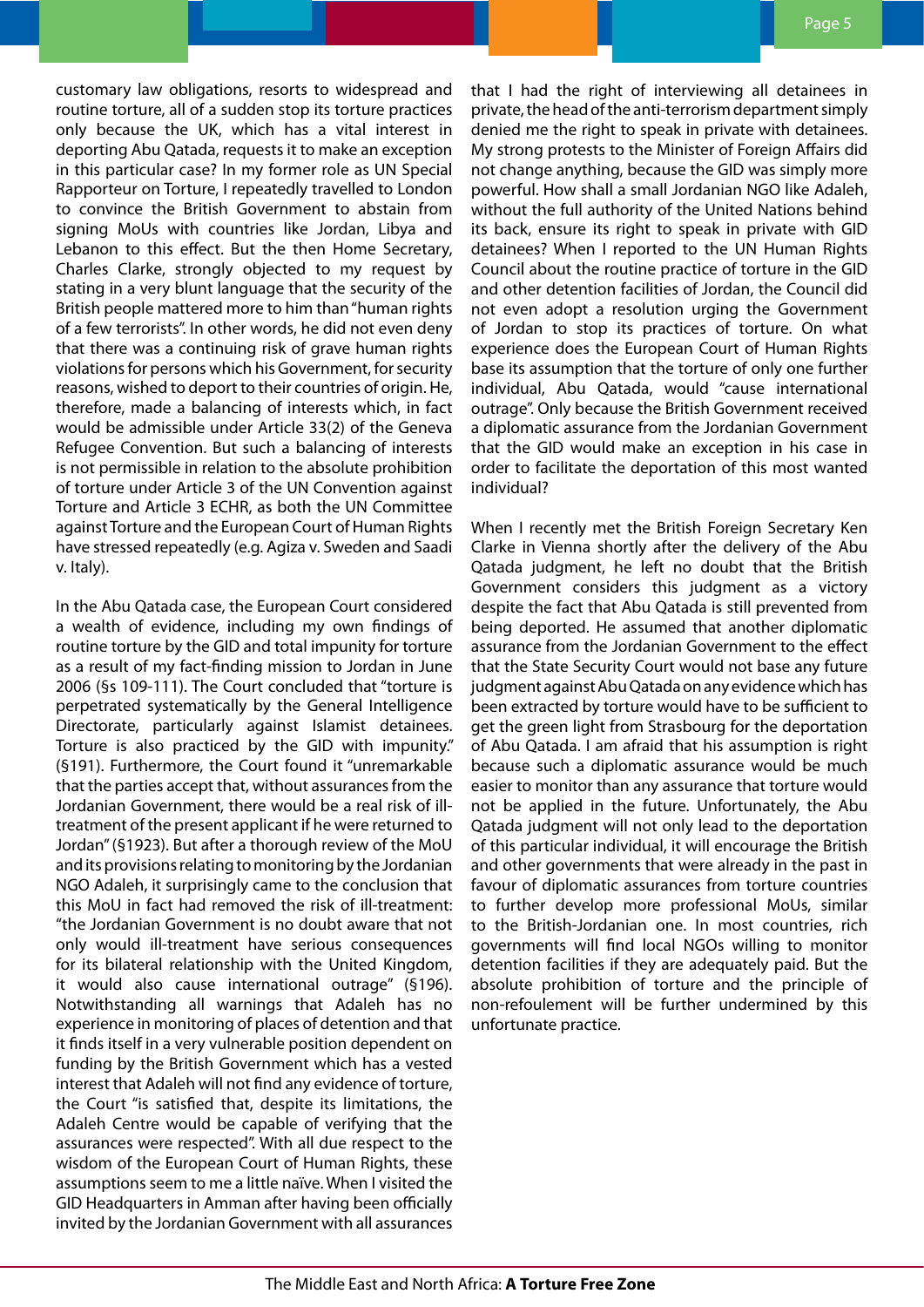### <span id="page-5-0"></span>**A Police Code of Conduct in Lebanon**

### Fateh Azzam

*Regional Representative for the Middle East Office of the High Commissioner for Human Rights*

The revolts that are rocking the Arab region can be understood as a popular cry for respect of the inherent dignity of every individual, for governance systems that respect and protect that dignity in the laws, policies and practices of all organs of government. One of the first steps in that direction is the absolute prohibition and active prevention of torture and all forms of cruel and degrading treatment.



Experience has shown, however, that the mere ratification of the UN Convention against Torture and Other Cruel, Inhuman or Degrading Treatment or Punishment has not been enough to stop this practice. Specific measures and steps are needed to create the necessary safeguards against its occurrence. This is why the international community also promulgated the Optional Protocol to the Convention against Torture, which establishes national prevention mechanisms to provide a muchneeded daily oversight procedure.

Security sector reform is a complementary approach. People are most at risk of torture and other forms of ill treatment during the first period of detention and interrogation. Law enforcement agencies are a main line of contact between the individual and the State. They hold a monopoly on the use of legitimate force, and are too easily subject to the risk of abusing this power. Thus, there is an intrinsic tension between the responsibility to maintain public order on the one hand, and the obligation of absolute respect for the person on the other, whether that person is a national of the country or not and given the presumption that everyone is innocent until proven guilty in a court of law.

The development of codes of conduct for law enforcement officials, therefore, constitutes an important mechanism to ensure a healthy relationship between State power and the individual, and in the direction of the absolute prohibition of torture and ill treatment. This was the approach taken in Lebanon by the Middle East Regional Office of the U.N. High commissioner for Human Rights over the past few years, culminating in the launching of a Code of Conduct for Members of the Internal Security Forces (ISF) on 12 January 2012.

The Code of Conduct, the result of a collaborative project to integrate human rights into the work of the ISF, was based on a combination of national law, Lebanese commitments under international human rights treaties – including the Convention Against Torture and the Optional Protocol, ratified by Lebanon in 2008 – and on general international legal standards such as the U.N. Code of Conduct for Law Enforcement Officials. The Code was the outcome of broad consultation with civil society actors, international organizations such as OHCHR and the Northern Ireland Cooperation Organization, and was published and disseminated to about 35,000 members of the ISF and openly shared with society at large.

While the development and launching of the Code of Conduct was a success, it was only a first step, and further steps are needed to see the results on the ground. As a start, discussions are under way with the ISF academy for a review of the teaching curriculum to ensure the inclusion of the Code, and of human rights standards generally, in the education of all new recruits as well as the continuing education of officers of the ISF at all levels.

Concurrently, OHCHR has agreed with the Human Rights Directorate at the ISF to undertake a broad review of the latter's internal regulations and policies, procedures, administrative guidelines and accountability mechanisms related to the mandate of the ISF and the conduct of its officers. This too would be a collaborative process, relying on focus groups within the ISF, visits to offices and premises, interviews with staff of all ranks to learn of difficulties they face and listen to their own suggestions. The gender dimension of law enforcement and issues specific to newly-recruited female members of the ISF also constitute an important focus of the project.

The findings would be presented in a final report that will include recommendations on how to close the gaps between the laws and norms as summarized in the Code of Conduct and the practices and daily needs of the ISF. The overall aim is to evaluate and help strengthen the ISF to provide effective police services based on democratic principles, human rights, and ethical behaviour.

Finally, the importance of broad consultation with civil society and with all stakeholders at all levels cannot be under-estimated. The very legitimacy of the work and the potential for its success depend on this collective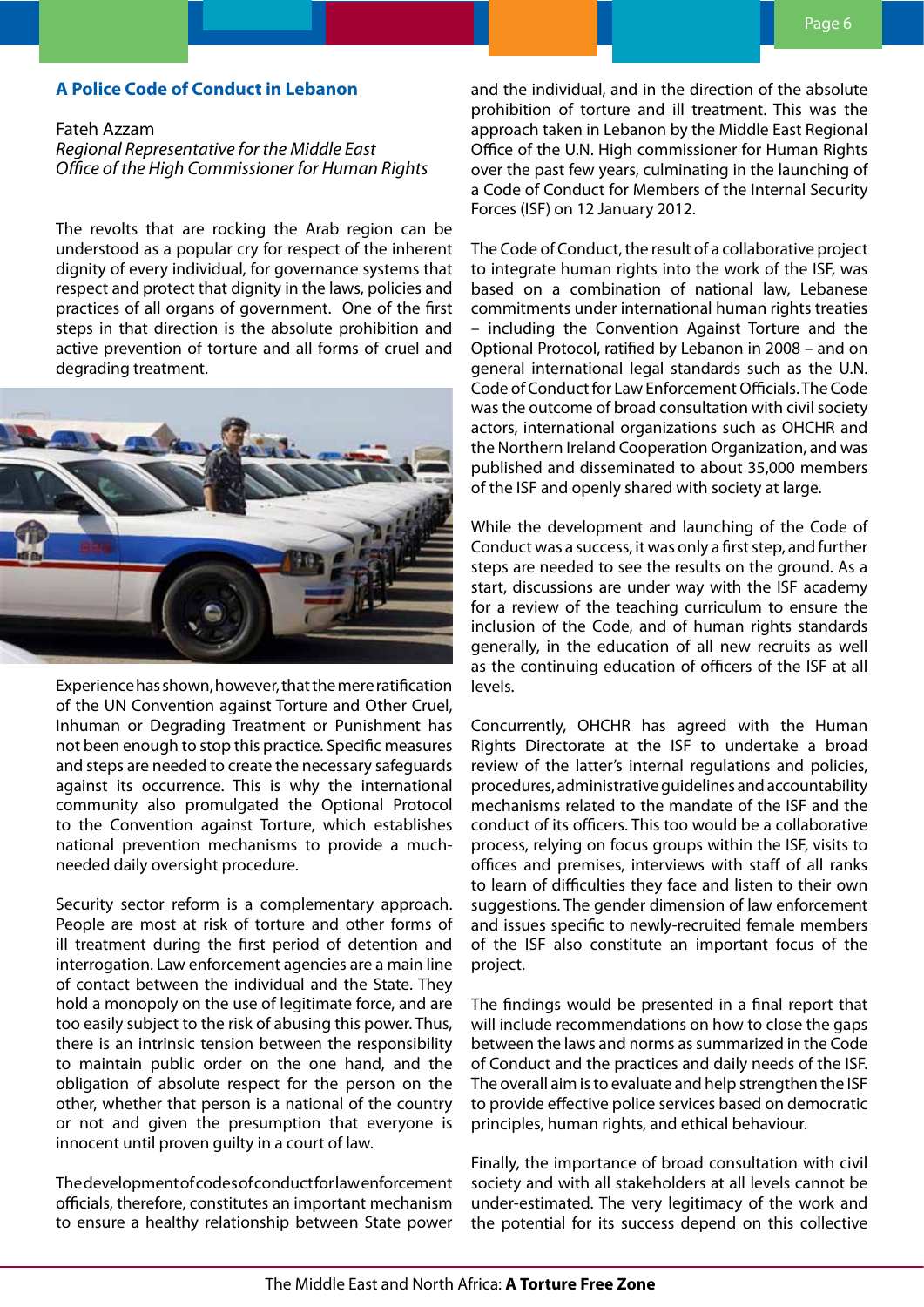<span id="page-6-0"></span>effort. Yet, even with all systems in place and processes are working as planned, daily monitoring and the watchdog function of non-governmental organizations will continue to be crucial.

# **The need for dedicated anti-torture legislation in Jordan**

Mizan Law Group for Human Rights, Jordan



Jordan's accession to the convention against torture and other cruel, inhuman or degrading treatment or punishment (CAT), reflects the Kingdom's recognition of the growing significance of human rights and its desire to both prevent torture and hold perpetrators thereof accountable. The fact that the kingdom did not make reservations when acceding to CAT reinforces this. Significantly, they are not among the state parties which declared they did not recognize the jurisdiction of the committee against torture (the Committee) according to article 20 to consider reliable information that torture is being systematically practiced in the territory of state parties, to obtain and consider information in a confidential procedure and issue a summary of its findings in its annual report (however, Jordan is yet to accept the jurisdiction of the Committee, according to Article 22, to consider individual complaints.) Despite this, a comprehensive review of Jordanian law reveals that significant deficiencies remain, which would be most effectively remedied by the adoption of a comprehensive, domestic anti-torture law.

Jordan has taken some steps to fulfil the Convention's requirement that all acts of torture be criminalized in its domestic law, including: 1) the amendment of the constitution in 2011 by adding a new article (N°8 which prohibits torture in detention facilities. Unfortunately, experts are divided as to whether the reference to 'torture' prohibits all forms of torture and ill-treatment. Additionally the article does not prohibit torture in places outside of detention facilities, nor does it mention redress for victims of torture as recommended in Mizan's letter to the royal committee to draft the constitution). 2) The amendment of the penal code in 2007 to designate torture a criminal act. While this was a positive step, the amendment to the penal code that criminalizes torture does not do so in a manner fully consistent with article 4 of the convention and it's defective in several aspects. Firstly, the opening clause of article 208 provides for the criminalization of torture and the punishment of those who perpetrate it only when the perpetrator's intention is to obtain a confession or information relevant to a crime. Article 208 also includes the disconcerting phrase "any type of torture impermissible according to the law". This phrase is troubling because it implies the existence or instances of torture that are permitted by law, in clear contravention with the Convention. Moreover, not only are the sanctions provided for those found guilty of torture pursuant to article 208 are manifestly inadequate and not proportionate to the seriousness of the crime of torture (torture is a minor offence punishable by imprisonment for a period of 6 months to a maximum of 3 years, which only becomes a crime if it causes death), but there is also no provision in the penal code or the penal procedures law that excludes the crime of torture from general or special amnesty or prescription.

Clearly, then, radical amendments to article 208 are necessary to bring Jordan into conformity with its obligations under the Convention. However, Mizans's position is that seeking the adoption of a comprehensive anti-torture law is a more effective means of remedying existing deficiencies regarding the implementation of the prohibition against torture and other forms of illtreatment in the Jordanian legal system.

This position is supported by the following justification:

1. Any benefits gained from the process of drafting and lobbying for amendments to strengthen article 208 would be severely compromised by other pieces of domestic Jordanian legislation that also undermine the prohibition against torture and other forms of illtreatment. Research undertaken by the National Centre for Human Rights indicates that at least 18 laws, apart from the Penal Code, require amendment in order for Jordan to fully comply with its obligations under CAT. In Mizan's long experience of involvement in the law reform process, efforts can more effectively be employed in drafting and lobbying for one comprehensive antitorture law than in seeking amendments to more than 18 separate pieces of legislation.

2. A number of countries have taken the step of drafting and adopting specific legislative instruments regarding the prohibition of torture and other forms of ill treatment. These include: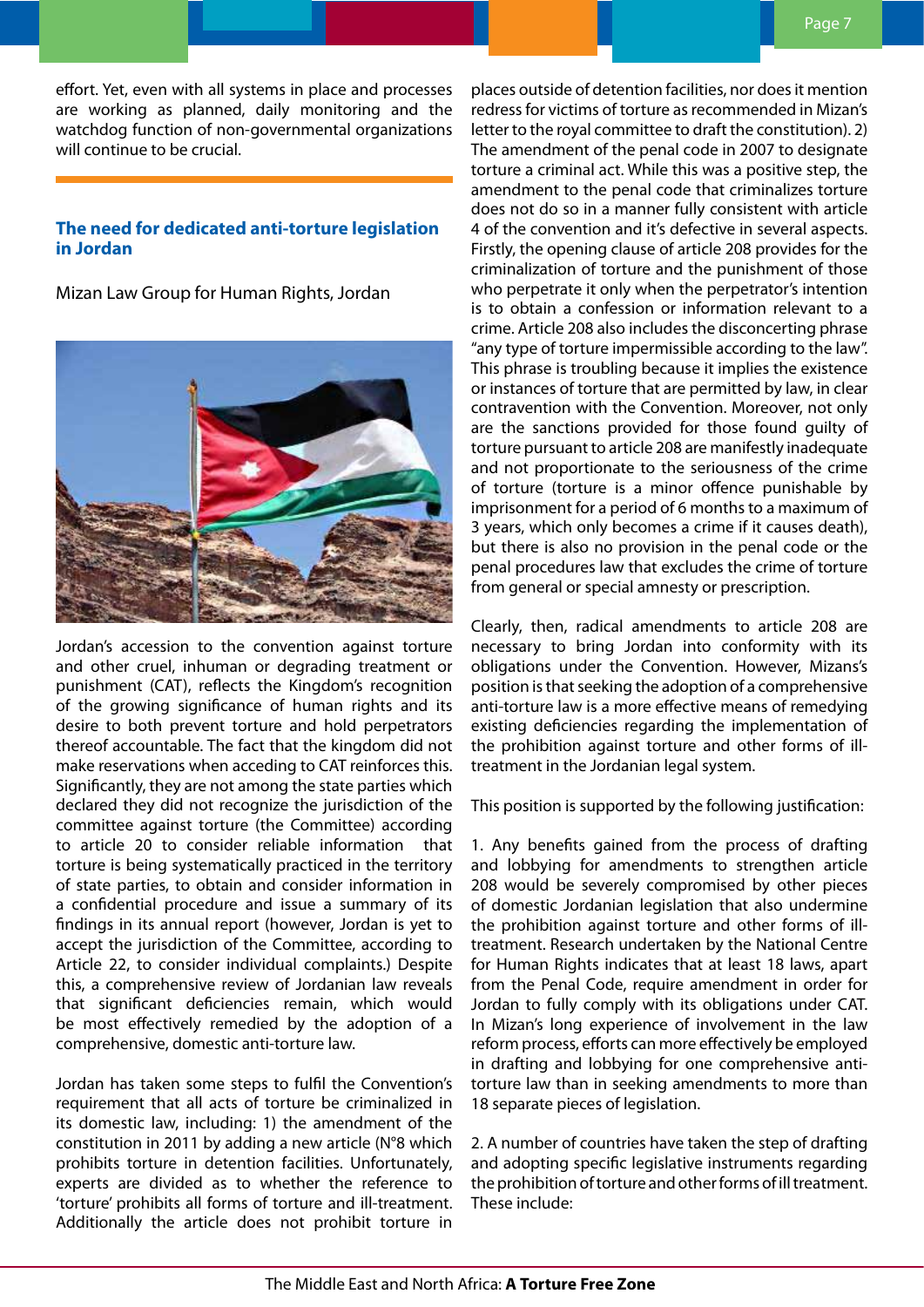- Brazil: Law on the crimes of torture and other provisions of 1997 (Law N°9.455, 7 April 1997)
- • India: Prevention of Torture Bill 2010
- Ireland: Criminal Justice (United Nations Convention against Torture) Act of 2000 (Act N°11, 2000)
- Madagascar: Law against Torture and Other cruel, Inhuman or Degrading Treatment or Punishment (Law N°2008 – 008 0f 25 June 2008)
- Mexico: Federal Law to Prevent and Sanction Torture of 21 December 1991
- New Zealand: Crimes of Torture Act of 1989 (Act N°106, 12 November 1989)
- Philippines: Anti-Torture Act of 2009 (Republic Act N°9745, 10 November 2009)
- Sri Lanka: Torture Act 1994

3. As noted above, the publication of CAT in the Official Gazette rendered it applicable in litigation before Jordanian courts. Despite this, members of the judiciary have been slow to embrace the Convention. The enactment of new legislation, specifically devoted to the prohibition and eradication of torture, gives greater impetus to judges to better ensure an appropriate response to allegations of torture and other forms of ill-treatment, and support the facilitation of fair trials in related cases. Therefore, while amendments to existing laws could produce the same outcome as the adoption of a new law in theory, in practice the latter option offers far greater potential for effective implementation of legal prohibitions against torture and ill-treatment than the former.

4. Meaningful implementation of Jordan's obligations under CAT requires not only judicial readiness to punish torture and ill-treatment but also the appropriate supporting mechanisms envisaged by the Conventions' drafters. For example, Art. 3 of CAT prohibit the return of persons to another State where there are substantial grounds for believing that s/he would be in danger of being subjected to torture. In Jordan there are currently no measures for considering whether persons facing deportation are at risk of torture in the country of return, or mechanisms of independent investigation. The administrative tribunal that decides the deportation issue does not take into account Jordan's obligations under CAT or torture-related issues more generally. The enactment of a comprehensive anti-torture law is also needed to facilitate the importation of international standards into the Jordanian litigation environment. This need is highlighted by the fact that, internationally,

civil claims based on prior acts of torture remain possible even after the alleged perpetrator had been acquitted on related criminal charges, or these have been dismissed. Currently in Jordan, civil claims cannot succeed in matters that have already been the subject of criminal proceedings that did not result in a guilty verdict. This unfairly restricts torture victims' right to redress as outlined in the Convention, especially because of the difficulty of meeting the burden of proof in criminal cases when State authorities are uncooperative.

5. Finally, during Mizan's involvement in the preparation of torture related cases for litigation, there has been substantial debate among lawyers regarding the best approach to be taken in the drafting of court documents and the content that should be included. So far, a number of issues remain unresolved, including:

- Whether it is possible to sue the Public Security Directorate ( PSD )directly, as an institution, rather than individual offices/office bearers
- Whether there is a mechanism in Jordanian domestic law that lawyers can use to compel the production of medical reports that could provide evidence of torture
- How we can ensure that witnesses to torture or other ill-treatment, who are also detainees, are secure from witness tampering and guarantee witness protection (including both promises of beneficial treatment while detained and threats/ intimidation)
- Whether the burden of proof remains on PSD to prove that torture did not take place in civil, as well as criminal trials
- How we can file criminal cases against police before ordinary courts, not before the Police Court, which is a special court where judges and prosecutors are mostly police and so it lacks independence.

In short, far reaching changes to the administration of justice in Jordan are consequent upon efforts to implement Jordan's obligations under CAT. These can best be supported by a comprehensive anti-torture law that not only prohibits torture and other forms of ill-treatment but also provides the ancillary procedures necessary to give this prohibition substance.

In its campaign and in order to adopt anti-torture law in Jordan; Mizan has published a study relating to the justifications and legal system in Jordan and proposed articles of the law, which was submitted to the governments. Additionally, discussions have taken place through roundtables organized by Mizan, and covered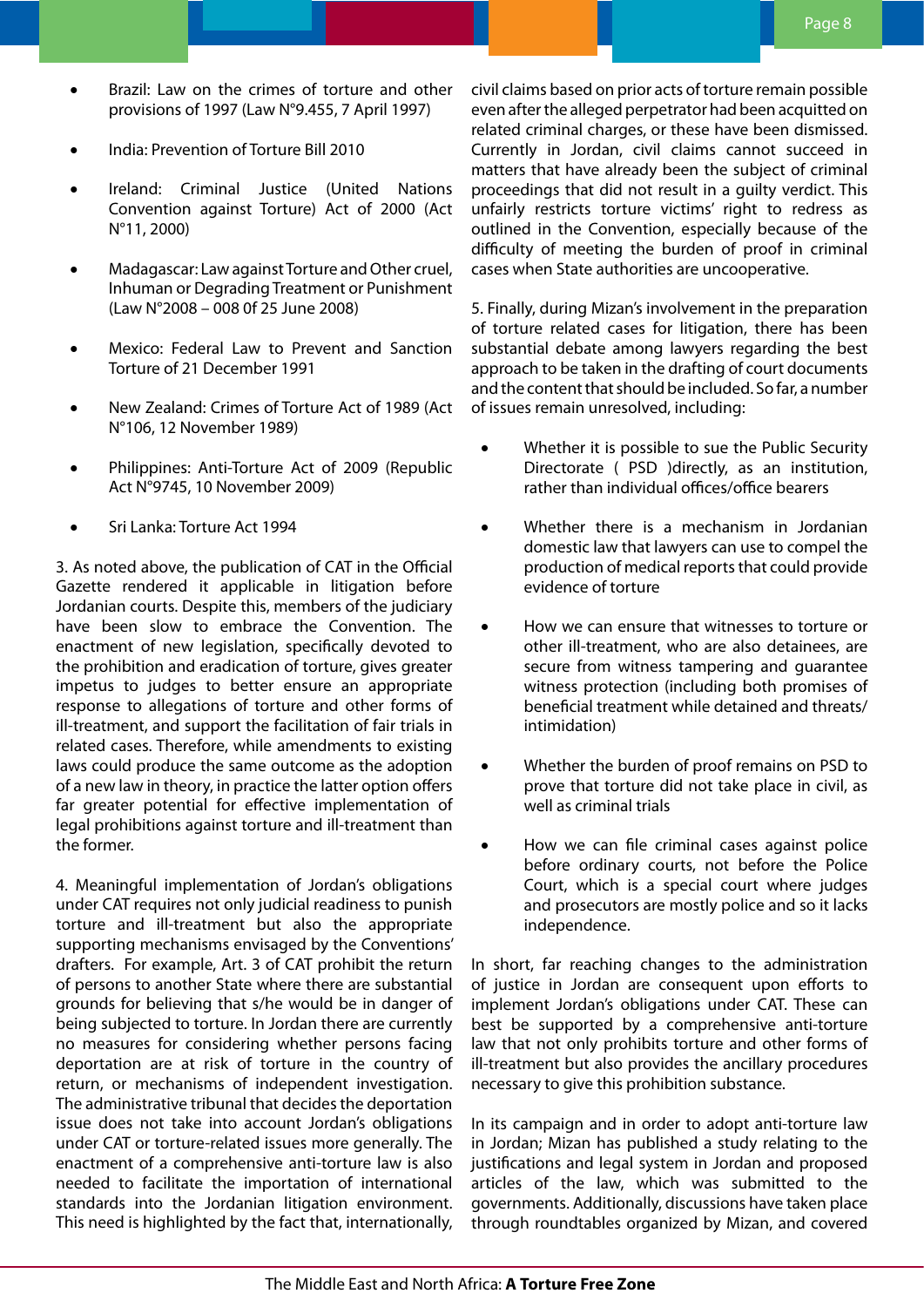<span id="page-8-0"></span>by national media, attended by representatives of the government, ministries and others. The participants discussed the recommendations of CAT, a proposal for an anti-torture law and the European Court of Human Rights decision in Abu Qatada. Mizan expects to engage in discussions with the National Centre for Human Rights in the future regarding the proposed anti-torture law.

# **2. Recent Updates**

**UN Recognises the Vital Role of Legal Aid**

*This information extracted from text by Kersty McCourt posted on Open Society Foundations on 27 April 27, 2012 available on [http://blog.soros.org/2012/04/un-recognizes](http://blog.soros.org/2012/04/un-recognizes-the-vital-role-of-legal-aid/)[the-vital-role-of-legal-aid/](http://blog.soros.org/2012/04/un-recognizes-the-vital-role-of-legal-aid/)*

UN member states have agreed that legal aid schemes are not just optional; they should be a basic part of any country's justice system. The UN Commission on Crime Prevention and Criminal Justice adopted on 27 April 2012 at its 21st Session in Vienna a ground-breaking resolution on "access to legal aid in criminal justice systems". The resolution adopts a set of "Principles and Guidelines" designed to ensure that access to legal information, advice and assistance is available to all through the provision of legal aid—thus realising rights for the poor and marginalised and entrenching one of the key building blocks of a fair, humane and efficient criminal justice system.

This is the first international instrument on legal aid. It brings us a step closer to ensuring universal access to human rights—which would remain illusory if they are only accessible to those with financial means.

The genesis of this resolution was the 2004 Lilongwe Declaration on Accessing Legal Aid in the Criminal Justice System in Africa. In 2007 ECOSOC called on the United Nations Office on Drugs and Crime to develop a global instrument. Since 2009 groups of experts, from all continents, including the Open Society Justice Initiative, have gathered several times in Vienna to draw together best practices and develop a draft that was reviewed by the Member States in 2011. The result is a practical document that traces the criminal justice system from the pre-trial to post-trial stage and highlights a number of important components:

- Prompt access to legal aid at all stages of the criminal justice process.
- The involvement of a diversity of legal aid providers including lawyers, university legal clinicians and paralegals.
- The development of a nationwide legal aid system that is sufficiently staffed and resourced.

It is therefore aimed to help states design and implement innovative, comprehensive and sustainable systems.

The resolution was sponsored by Cameroon, Canada, Croatia, Chile, Denmark (for the European Union), Georgia, Germany, Israel, Mexico, Namibia, Nigeria, Norway, the Philippines, Saudi Arabia, South Africa (for the African Group) and the United States of America and the negotiations spearheaded by Georgia and South Africa—highlighting their steadfast commitment to legal aid, both through their national systems and through efforts, such as this, to exchange and improve standards at the international level.

 The significance of this new resolution lies partially in the fact that in many countries there are literally one to two hundred lawyers for populations of over ten million people, and there are blockages both to training additional lawyers and to ensuring support and backup from qualified paralegals. Legal aid is not only important as a human right and as the foundation of a fair trial. Effective legal aid schemes produce significant positive outcomes both for individuals and for the wider society by improving the performance of criminal justice personnel. They lead to more rational and effective decision-making, and increase accountability and respect for the rule of law.

# **Standard Minimum Rules on the Treatment of Prisoners: Time for revision?**

In April 2012, over one hundred State delegations meet in Vienna to consider plans to review the Standard

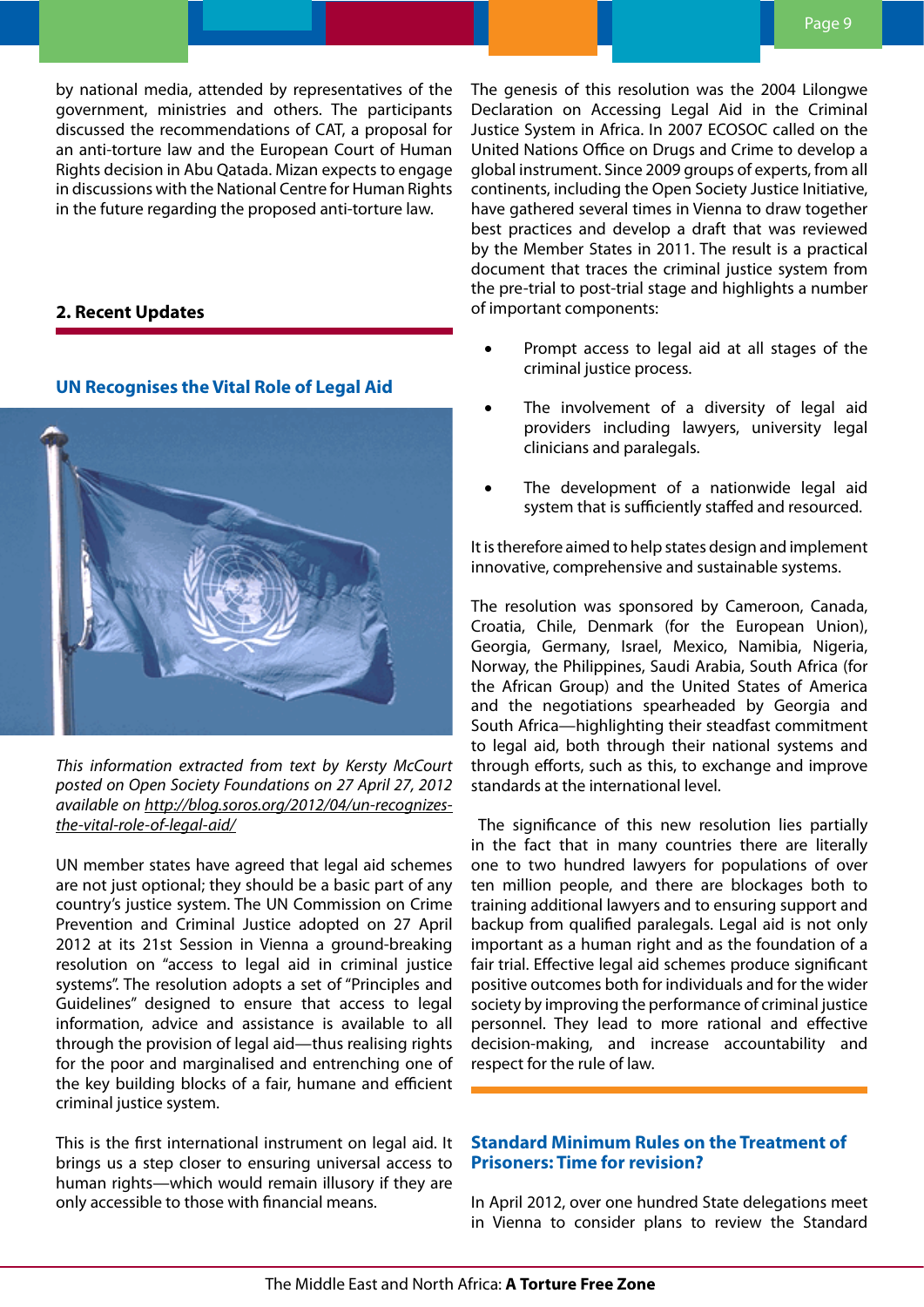<span id="page-9-0"></span>Minimum Rules for the Treatment of Prisoners.

The Standard Minimum Rules, approved by the UN in 1957, are a historic text which remains a critical benchmark for the treatment of detainees around the world.

States are now closely examining the Standard Minimum Rules, both to share good practices on their application, and to consider whether the text should now be revised to reflect recent advances in detention practices and correctional science.

The APT is one of several civil society organisations which are following this review closely, and has lobbied States to encourage better implementation of the Standard Minimum Rules in two ways. Firstly, through the adoption of operational guidelines which would give practitioners practical advice on the concrete steps they must take to fulfil each Rule; and secondly, by the introduction of an independent monitoring mechanism, so that improved practices may be recommended and changes made to better apply the Rules: "National Preventive Mechanisms are key to promoting better implementation of the UN Standard Minimum Rules and other relevant UN standards in practice. Making a real difference to conditions of detention for detainees is the ultimate purpose of this seminal set of standards, and the APT continues to support all efforts aimed at this objective" said Matthew Sands, Legal Adviser at the APT.

Please see the APT position paper, Respect for the UN Standard Minimum Rules through effective implementation for further details, available on [http://](http://apt.ch/region/unlegal/APT_Position_SMRs_Respect_through_effective_implementation0412.pdf) apt.ch/region/unlegal/APT\_Position\_SMRs\_Respect through effective implementation0412.pdf

### **Thematic focus of the report of the UN Special Rapporteur on Torture on Commissions of Inquiry**

The thematic focus of the report of the UN Special Rapporteur on Torture for the nineteenth session of the Human Rights Council was on commissions of inquiry. These are independent investigative commissions created in response to human rights violations including, but not limited to, torture, genocide, extrajudicial killings, disappearances and incidents involving multiple or high-profile killings. The Rapporteur notes that most commissions of inquiry are established at the initiative of national Government authorities, and they may include in their composition national and international experts. In his report, the Rapporteur defines commissions of inquiry to mean national commissions of inquiry and truth commissions, as well as investigations undertaken by national human rights institutions.

In his report, the Special Rapporteur provides guidance to deepen our understanding on when such commissions should be created by States in response to patterns or practices of torture and other forms of ill-treatment.

He notes that, where possible, national commissions of inquiry ought to be pursued before the establishment of an international commission. The Special Rapporteur analyses the complementary role that commissions may play, but stresses that such Commissions do not relieve States of their legal obligations to investigate and prosecute torture and other forms of ill-treatment, and to provide effective remedies to victims of past violations, including reparation for harm suffered and to prevent its reoccurrence. Commissions of inquiry should in fact be conceived of as a means to fulfil such obligations most effectively.

The Rapporteur identifies a number of key factors in establishing a fair, effective and thorough commission of inquiry: resources; choice between international and national; composition; mandate, powers and attributions; methodology; evaluation of evidence; relationship with prosecutions; and the report.

For further details, see Report of the Special Rapporteur on torture, A/HRC/19/61, 18 January 2012, available on [http://www.ohchr.org/Documents/HRBodies/](http://www.ohchr.org/Documents/HRBodies/HRCouncil/RegularSession/Session19/A-HRC-19-61_en.pdf) [HRCouncil/RegularSession/Session19/A-HRC-19-61\\_](http://www.ohchr.org/Documents/HRBodies/HRCouncil/RegularSession/Session19/A-HRC-19-61_en.pdf) [en.pdf](http://www.ohchr.org/Documents/HRBodies/HRCouncil/RegularSession/Session19/A-HRC-19-61_en.pdf)

# **The UN Human Rights Council appoints a new Special Rapporteur on the promotion of truth, justice, reparation and guarantees of nonrecurrence**

The UN Human Rights Council, in its eighteenth session, considered the UN Basic Principles and Guidelines on the Right to a Remedy and Reparation for Victims of Gross Violations of International Human Rights Law and Serious Violations of International Humanitarian Law (General Assembly resolution 60/147 of 16 December 2005) among other normative frameworks. It therefore decided to appoint a Special Rapporteur on the promotion of truth, justice, reparation and guarantees of non-recurrence.

Accordingly, this new special procedure will deal with situations in which there have been gross violations of human rights and serious violations of international humanitarian law. The resolution establishing the mandate of the Special Rapporteur emphasizes "the importance of a comprehensive approach incorporating the full range of judicial and non-judicial measures, including, among others, individual prosecutions, reparations, truth-seeking, institutional reform, vetting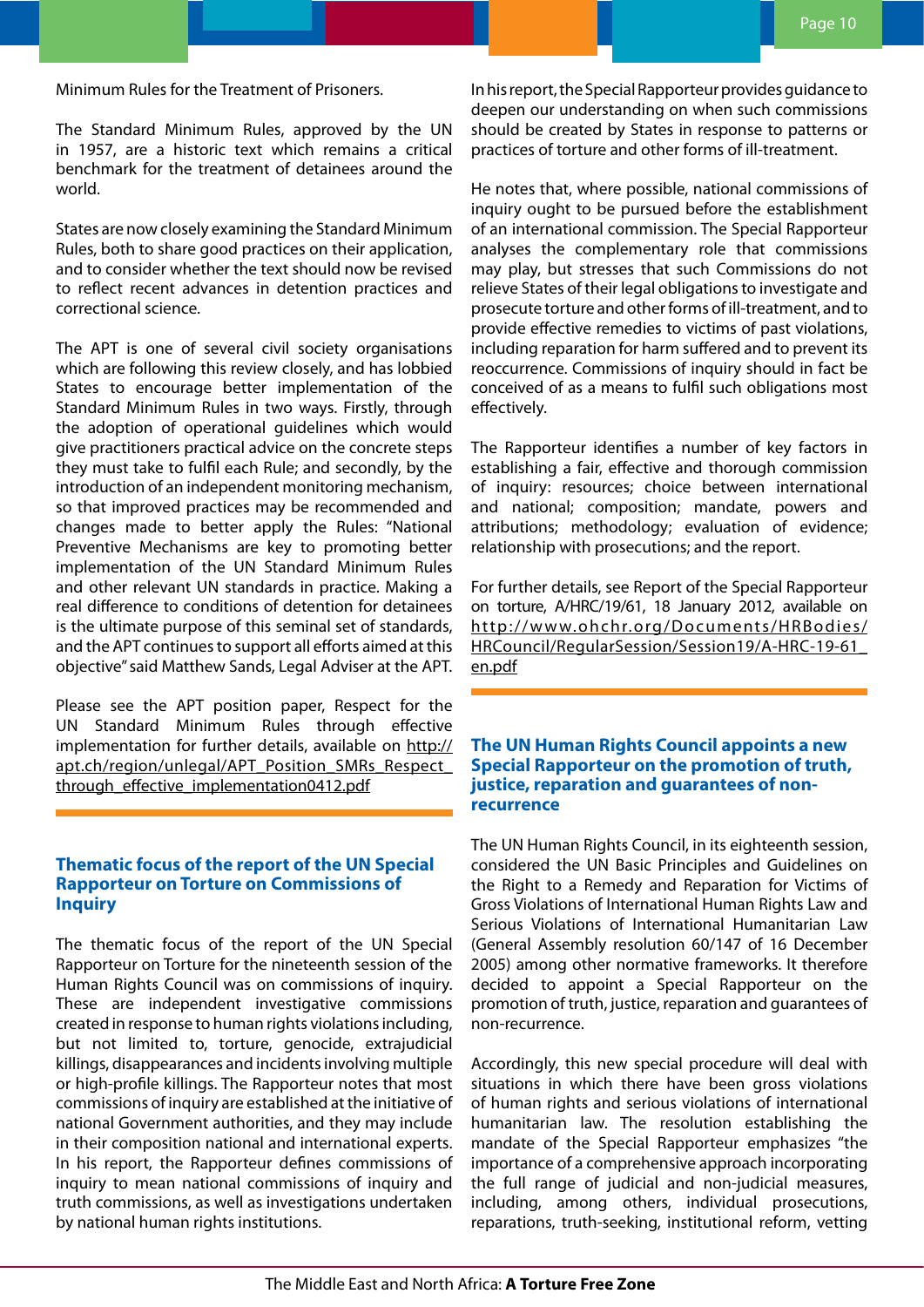<span id="page-10-0"></span>of public employees and officials, or an appropriately conceived combination thereof, in order to, inter alia, ensure accountability, serve justice, provide remedies to victims, promote healing and reconciliation, establish independent oversight of the security system and restore confidence in the institutions of the State and promote the rule of law in accordance with international human rights law".

The Special Rapporteur is mandated, among other things, to provide technical assistance or advisory services; gather relevant information and study trends on national situations, including on the normative framework, on national practices and experiences, such as truth and reconciliation commissions and other mechanisms; make recommendations concerning, inter alia, judicial and non-judicial measures when designing and implementing strategies, policies and measures for addressing gross violations of human rights and serious violations of international humanitarian law; and conduct country visits. Importantly, the Special Rapporteur is asked to make recommendations on ways to achieve a systematic and coherent approach specifically by integrating a gender perspective and a victim-centred approach throughout the work of the mandate.

For further information see Human Rights Council Resolution 18/07 (A/HRC/18/L.22), 26 September 2011, available on [http://ap.ohchr.org/documents/dpage\\_e.](http://ap.ohchr.org/documents/dpage_e.aspx?si=A/HRC/18/L.22) [aspx?si=A/HRC/18/L.22](http://ap.ohchr.org/documents/dpage_e.aspx?si=A/HRC/18/L.22)

# **3. From the Field**

## **Towards a National Action Plan to Prevent and Abolish Torture in Tunisia**

Gabriele Reiter *Project Coordinator, Organisation Mondiale Contre la Torture (OMCT)* 



In his recent report assessing the situation in Tunisia, the UN Special Rapporteur on torture and other cruel, inhuman or degrading treatment or punishment, Juan E. Mendez, emphasises that Tunisia has to come to terms with its "legacy of torture" and "prevailing impunity" by establishing solid safeguards against torture through constitutional, legislative and administrative reforms. In addition, OMCT's high-level mission visiting Tunisia in May 2011 recommended the development and adoption of a "firm plan of action and a policy of zero tolerance to any incident of torture, or cruel, inhuman or degrading treatment."

Following the inauguration of the National Constituent Assembly and the appointment of a new government, OMCT organised a national consultation in Tunis on necessary legislative and institutional reforms (8-10 February 2012). The meeting brought together members of the Constituent Assembly, representatives from governmental institutions as well as from civil society and international experts to discuss necessary reforms in order to prevent and abolish torture and ill-treatment in the future. The overall objective was to identify and develop common ground on issues related to legislative, judicial and security sector reforms, on ensuring accountability and a culture of respect for human rights in light of the application of the UN Convention against Torture and its Optional Protocol. The event was accompanied by a strong media presence and coverage.

Participants at the national consultation engaged in a constructive and forward-looking dialogue. They recognised that torture and other cruel, inhuman or degrading treatment or punishment were systematic and widespread in the past but equally stated that such practices have not stopped with the revolution (though not as a systematic state policy). There was an overall agreement and a perceptible political will for the need to develop a coherent response to counter torture and ill-treatment in Tunisia and to create an environment that can prevent torture and ill-treatment in the future.

Participatory and wide-ranging discussions during and after the national consultation led to an extensive and consolidated set of recommendations that could serve as the basis for a comprehensive national strategy or action plan against torture and ill-treatment. This roadmap ("*feuille de route*") is currently being presented to all relevant ministries in order to solicit support for their application. The given political momentum could allow for these recommendations to turn into a national plan of action with concrete activities, tangible timelines, indicated budgetary implications and shared responsibilities. To that end, OMCT together with the Tunisian Government and its Tunisian partner organisation OCTT (Organisation Contre la Torture en Tunisie) organised a joint side event "Towards an action plan to prevent torture and ill treatment in Tunisia" in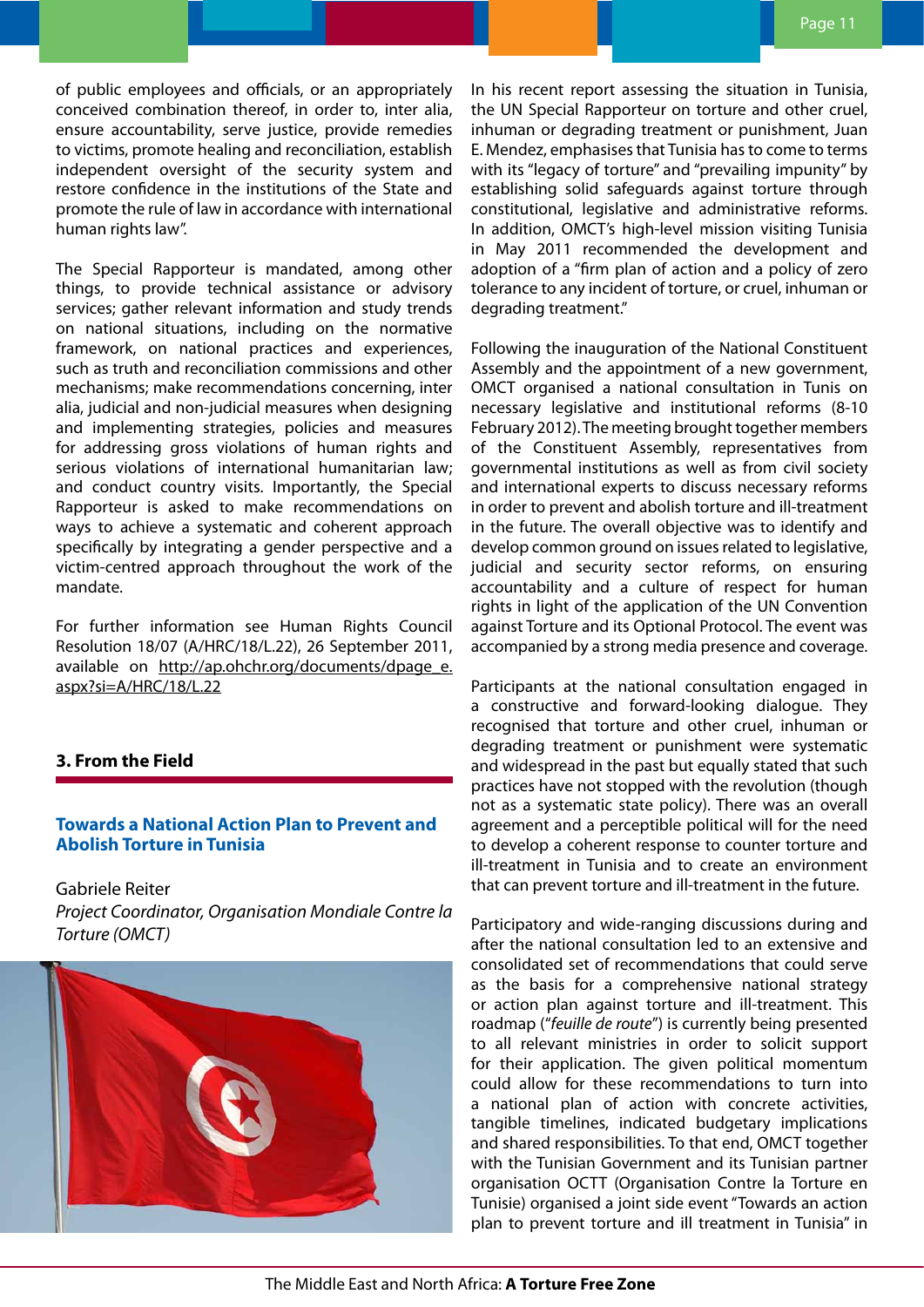<span id="page-11-0"></span>the framework of the UN Human Rights Council in early March 2012. Tunisia is among the countries that are going to be examined in this year's cycle of the Universal Periodic Review. This, it is felt, will give the discussion and efforts on prohibition and prevention of torture and ill-treatment an additional impetus.

OMCT remains committed to support these efforts on the policy level as well as to provide a platform for exchange and engages with its partners in the follow-up to specific recommendations such as the establishment of a national prevention mechanism (NPM) in Tunisia as requested until the end of July 2012 by the ratification of OPCAT. Beyond that OMCT carries out trainings for professionals, especially on the application of international standards; carries out activities to raise awareness on the relevance of dealing with torture and the promotion of human rights; and aims at providing access to legal justice for victims of torture and ill treatment.

Please find the recommendations of the national consultation at: [http://www.omct.org/fr/reports-and](http://www.omct.org/fr/reports-and-publications/tunisia/2012/04/d21730/)[publications/tunisia/2012/04/d21730/](http://www.omct.org/fr/reports-and-publications/tunisia/2012/04/d21730/) and visit OMCT Tunis on facebook at: [http://www.facebook.com/pages/](http://www.facebook.com/pages/OMCT-Tunis/281098398642249) [OMCT-Tunis/281098398642249](http://www.facebook.com/pages/OMCT-Tunis/281098398642249)

# **North Africa is opening up to transparency in places of deprivation of liberty**

Esther Schaufelberger *MENA Programme Officer, APT*

Tunisia, Morocco and Mauritania are making progress towards the creation of national mechanisms for the prevention of torture. The three North African States are advancing towards the ratification and implementation of the Optional Protocol to the UN Convention against Torture (OPCAT), a UN treaty that creates a system of preventive visits to places of deprivation of liberty. Tunisia has ratified the treaty in July 2011, while the governments of Morocco and Mauritania have decided to do so in September 2011 and April 2012 respectively.

The fact that the three States have engaged in this process demonstrates an increasing awareness about and trust in the preventive approach embodied by this innovative treaty.

The OPCAT is the first international instrument which seeks to prevent torture and other forms of ill-treatment through the establishment of a system of regular visits to places of detention carried out by independent international and national bodies. These international

and national bodies work together to conduct regular visits to all places of detention in all States Parties without exception and make recommendations to the authorities to establish effective measures to prevent torture and illtreatments and to improve the conditions of detention of all persons deprived of liberty. At the international level, the OPCAT creates a new international preventive body, called the UN Subcommittee for the Prevention of Torture. At the national level, States Parties make the commitment to create or designate National Preventive Mechanisms (NPMs) within one year of ratification of the OPCAT.



Tunisia has ratified the treaty in July 2011 and will now have to establish its National Preventive Mechanism. Civil society organizations have started to reflect on the institutional nature and appropriate composition of the mechanism, through a national consultation on torture prevention in February 2012 and a roundtable discussion on the establishment of a prevention mechanism in March. The February consultation was organized by the World Organization against Torture (OMCT), the Tunisian Organizations against Torture (OCCT) the Tunisian Human Rights League (LTDH) and the National Council for Liberties in Tunisia (CNLT). There was an agreement in this consultation that the establishment of the national preventive mechanism must be treated as a priority. A second roundtable, organized by the OMCT and OCCT jointly with the APT, focused therefore on how to proceed to establish such a mechanism. Participants in these discussions highlighted that the mechanism must be independent in law and in practice, headed by competent and credible personalities and supported by a multidisciplinary team of dedicated staff. They advocated for a strong legal basis enshrined in the constitution and for further examination of the different options by a group of experts (see the press release of OMCT on [http://www.omct.org/fr/statements/](http://www.omct.org/fr/statements/tunisia/2012/03/d21713/) [tunisia/2012/03/d21713/\)](http://www.omct.org/fr/statements/tunisia/2012/03/d21713/).

Representatives from concerned Ministries have also participated in these meetings and started reflecting on NPM establishment from their side.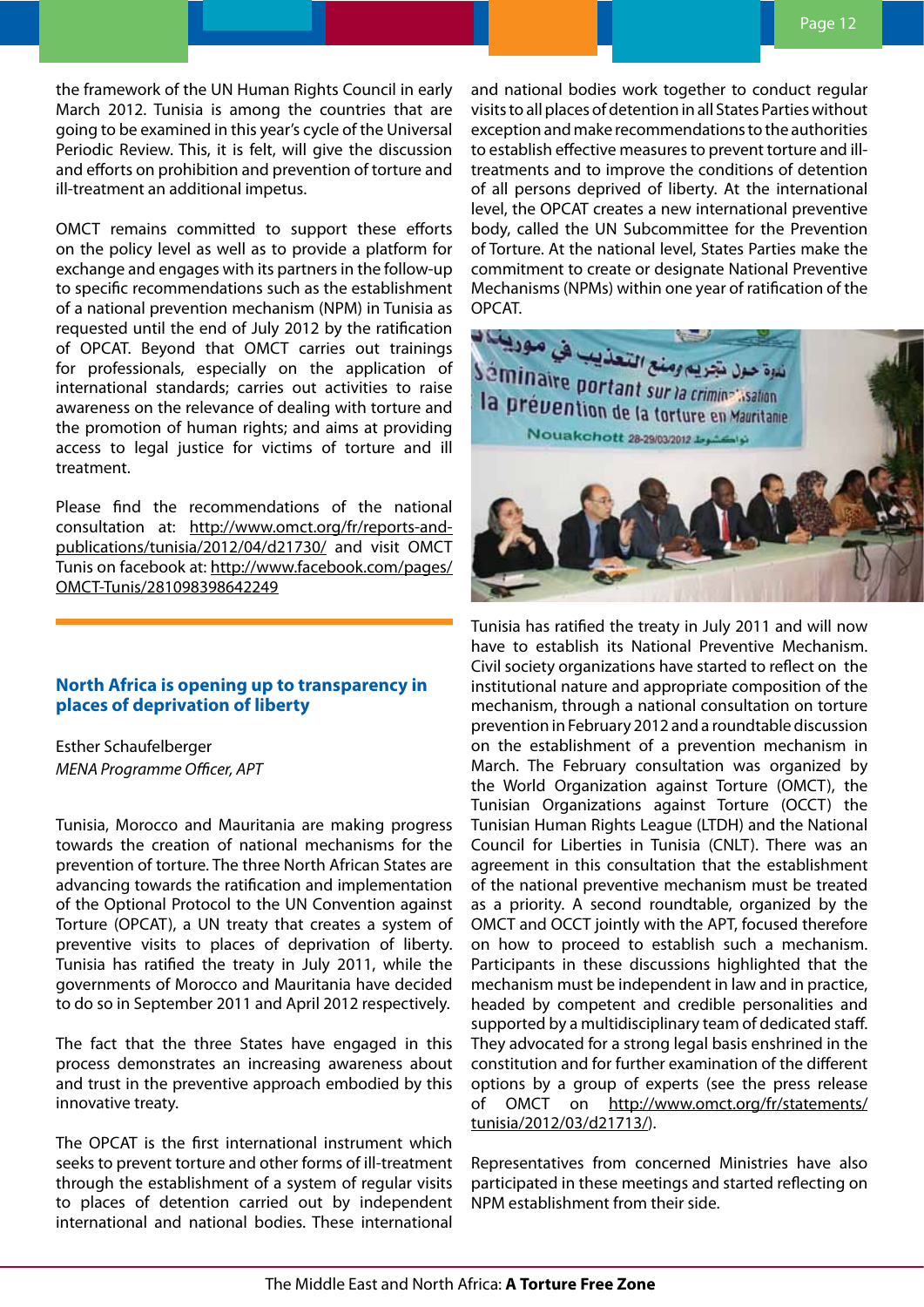<span id="page-12-0"></span>Mauritania has signed the OPCAT in September 2011, but has not yet ratified it. However, the Council of Ministers has approved a law allowing for the ratification of the OPCAT on 22 March 2012. Further progress towards ratification and implementation was made at the end of March, during a week in which key national stakeholders focused their attention on torture prevention: The Committee for the Prevention of Torture in Africa (CPTA), a mechanism of the African Commission for Human and People's Rights (ACHPR), undertook a promotional visit to Mauritania from 26 – 31 March. The CPTA delegation was received by the President of the Republic and held talks with other officials of the executive, legislative, and judicial branches and representatives of civil society, in order to promote measures to prohibit and prevent torture and rehabilitate victims in reference to the Guidelines on the Prohibition and Prevention of Torture in Africa (Robben Island Guidelines see [http://www.](http://www.achpr.org/english/_info/rig_the%20guideline.htm) [achpr.org/english/\\_info/rig\\_the%20guideline.htm](http://www.achpr.org/english/_info/rig_the%20guideline.htm)

The delegation was led by Commissioner Dupe Atoki, President of the ACHPR and the CPTA and also included Jean-Baptiste Niyizurugero, CPTA Vice President and who is Head of the Africa Program of the APT. The Delegation of the CPTA, inter alia, encouraged Mauritania to take measures to criminalize torture without delay, to fight against impunity, and to accelerate the ratification process and implementation of the OPCAT. See [http://](http://www.achpr.org/english/Press%20Release/Press%20release_mission_mauritania.pdf) [www.achpr.org/english/Press%20Release/Press%20](http://www.achpr.org/english/Press%20Release/Press%20release_mission_mauritania.pdf) [release\\_mission\\_mauritania.pdf](http://www.achpr.org/english/Press%20Release/Press%20release_mission_mauritania.pdf)

The ratification of the OPCAT and the criminalisation of torture were also the main themes of a conference that the National Human Rights Commission of Mauritania and the APT organised jointly on 28 and 29 March 2012 in Nouakchott, with the participation of the Office of the United Nations High Commissioner for Human Rights and the International Committee of the Red Cross and in which the CPTA participated as well. During the rich discussion, participants from various state institutions and civil society stressed the importance to criminalise torture in law and practice and to establish an independent mechanism for monitoring places of deprivation of liberty.

As a next step, the parliament of Mauritania will need to approve the ratification, as well as starting the process for enacting needed legislation.

In Morocco, the Council of Ministers, chaired by King Mohammed VI, approved OPCAT ratification on 9th of September 2011, following a Council of Government approval on 26 of May. This decision comes after years of preparatory work, in particular by the National Council for Human Rights (CNDH) and a platform of NGOs established by the Organisation Marocaine des droits humains (OMDH), in collaboration and consultation with the APT. Through ratifying the OPCAT, Morocco

will implement a further recommendation of its Truth and Reconciliation Commission. Opening all places of detention to independent scrutiny, the key obligation under the OPCAT, figured among the recommendations on guarantees of non-repetition of the final report of Morocco's Truth and Reconciliation Commission issued in 2005 (see[http://www.ier.ma/?lang=en\)](http://www.ier.ma/?lang=en). As of April 2012, this decision has not been translated into an official ratification, which means that the State has not yet officially deposited the instrument of ratification at the Legal Office of the UN in New York.

# **Will the Lebanese parliament pass the law establishing a National Torture Prevention Committee?**

Esther Schaufelberger *MENA Programme Officer, APT*



Lebanon has agreed to opening police stations, prisons and places of detention to independent scrutiny by ratifying the Optional Protocol to the UN Convention against Torture (OPCAT) in December 2008. OPCAT State parties have to establish one or several national independent oversight bodies empowered to visit all places in which persons are deprived of their liberty and make recommendations concerning practices, laws and regulations in with regard to preventing torture and ill-treatment. The so-called National Preventive Mechanism (NPM) has to be established within one year of ratification of OPCAT.

By April 2012, Lebanon has not established its NPM yet. But Lebanese actors have not been idle. A group of dedicated organizations and individuals from civil society, parliament and state administrations have met regularly since 2009 to discuss how to create such a National Preventive Mechanism adapted to the Lebanese context and have involved international organizations such as the Office of the High Commissioner for Human Rights (OHCHR), the International Committee of the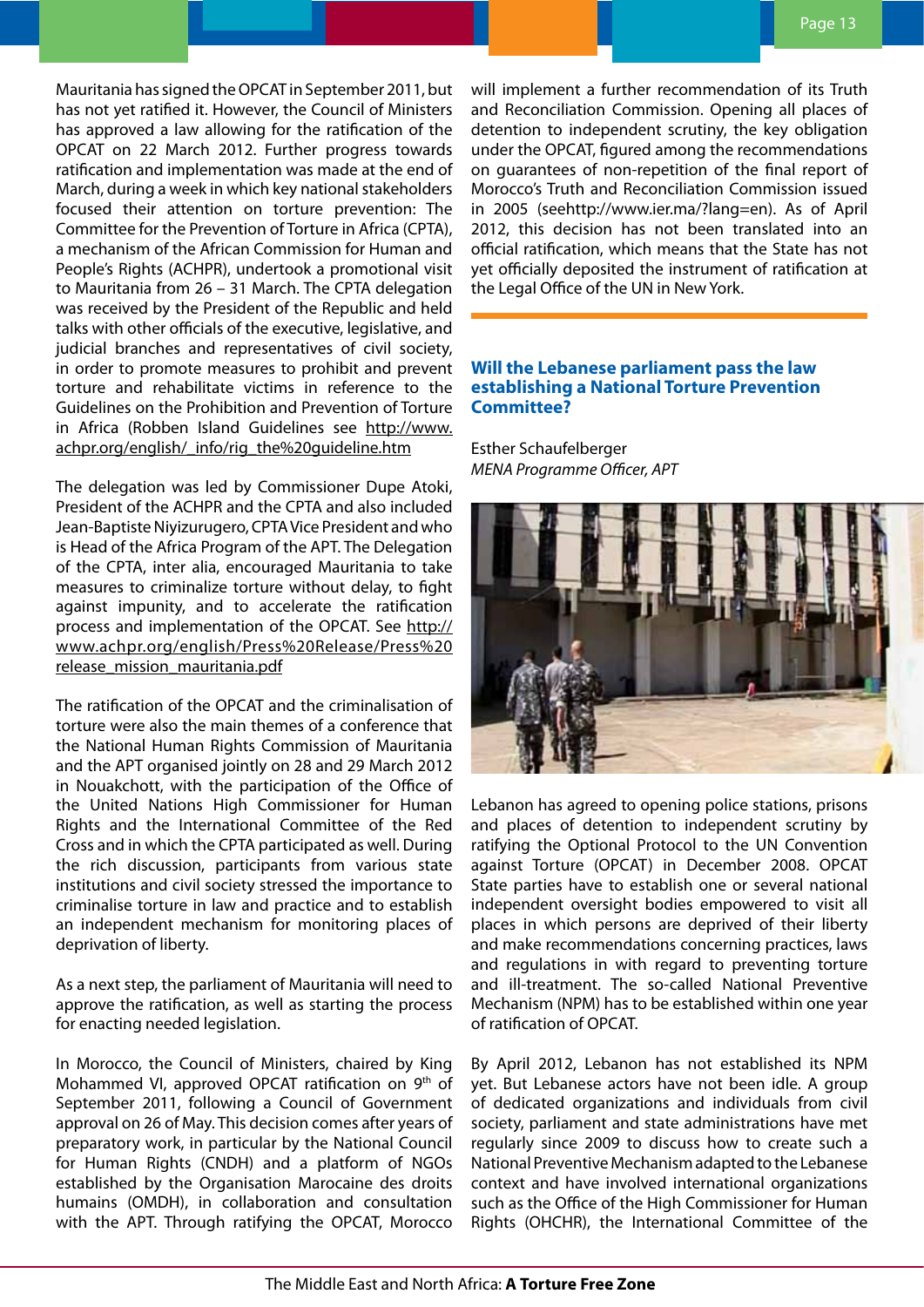<span id="page-13-0"></span>Red Cross (ICRC), the Subcommittee for the Prevention of Torture (SPT) and the APT. At the time of writing this article, the Human Rights Committee of the Lebanese Parliament is looking into a draft law establishing such a mechanism as part of a broader human rights institution. The law has been introduced in September 2011 by Members of Parliament Mr. Michel Moussa and Mr. Ghassan Moukheiber.



If the law is adopted in Parliament, Lebanon will establish a National Human Rights Commission that incorporates a National Preventive Mechanism, named the "Torture Prevention Committee". Lebanon is one of the countries in the region that so far does not have a National Human Rights Institution and Lebanese actors have - after some reflection and debate – opted for creating the national preventive mechanism as an integral, but autonomous entity within a new National Human Rights Institution. The Torture Prevention Committee will be entitled to conduct periodic and ad-hoc visits, without prior notice or permission, to all places of deprivation of liberty, conduct interviews in private with detainees of their choice and request any information from authorities. The committee will also receive individual complaints and be entitled to request information on the findings and decisions of the judicial and disciplinary authorities regarding complaints about torture and other forms of ill-treatment. The drafters of the law have aimed at ensuring the autonomy of the Torture Prevention Committee from the National Human Rights Institution by doting it with a separate budget and specialized staff, ensuring that it will administer its own programme and publish its own annual report.

The draft law foresees a National Human Rights Commission composed of 14 members, five of which form the Torture Prevention Committee. The members would be appointed by the Council of Ministers, out of a list of persons of high moral quality and diverse competences and experiences, proposed by unions, professional associations, the Supreme Judicial Council, the Lebanese Red Cross, the Universities and civil society. The law specifies that the Torture Prevention Committee will include at least one lawyer, one doctor

and specialists on the treatment of persons deprived of liberty. All members will serve in their individual capacities for a mandate of 5 years that is not renewable.

The process leading to this draft law has been launched initially by civil society organizations, in particular by the member organizations of the NGO working group against torture, who have established a list of recommendations concerning the torture prevention mechanism in early 2009. Encouraged by the NGOs to initiate an official process, the Ministry of Justice has mandated a drafting committee by decree to propose a draft law by September 2009. This draft law has then again undergone a series of consultations and amendments before taking the current shape. The election of Suzanna Jabbour, director of the Lebanese NGO "Restart centre" as member and vice president of the UN SPT in 2011 has also helped to boost the process.

The APT encourages all actors to continue advocating for the adoption of the law and the establishment of an efficient National Preventive Mechanism for Lebanon.

# **4. Questions & Answers**

# **Is a slap in the face torture?**

Matthew Sands *Legal Advisor, APT*

Where a state agent, such as a police officer, slaps a person in the face, typically in the context of detention or interrogation, it is clearly a repugnant abuse of authority. It demonstrates control over the detainee, who in a typical situation is unable to fight back. The detainee is powerless. The slap would therefore be a deliberate demonstration that the detainee is entirely at the mercy of the agent.

The international crime of torture requires a subjective understanding of the pain inflicted on the detainee, and at the national level, many States have argued that the severity of pain is an important element to the offence. Some might argue that a slap is not so serious, and does not even hurt so much. But a slap in the face is not just a physical injury. A slap in the face is an insult. It causes mental anxiety and anger. A slap in the face is particularly offensive for cultural and religious reasons that are not related to the physical pain. It is also possible that a slap in the face causes severe pain for a child, an old person, a person with health problems, or indeed for anyone when used repeatedly.